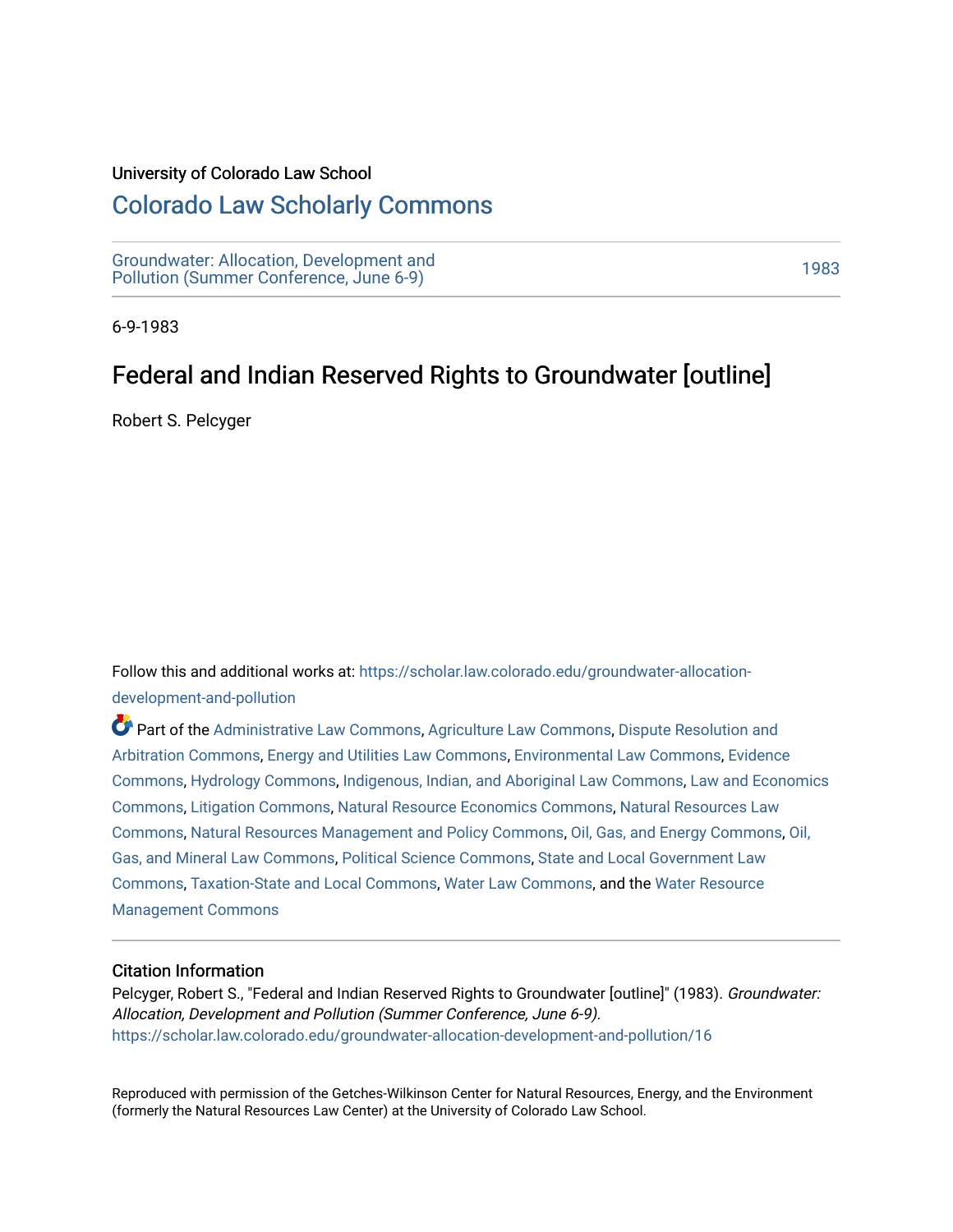

Robert S. Pelcyger, *Federal and Indian Reserved Rights to Groundwater* [outline], *in* GROUNDWATER: ALLOCATION, DEVELOPMENT AND POLLUTION (Natural Res. Law Ctr., Univ. of Colo. Sch. of Law 1983).

Reproduced with permission of the Getches-Wilkinson Center for Natural Resources, Energy, and the Environment (formerly the Natural Resources Law Center) at the University of Colorado Law School.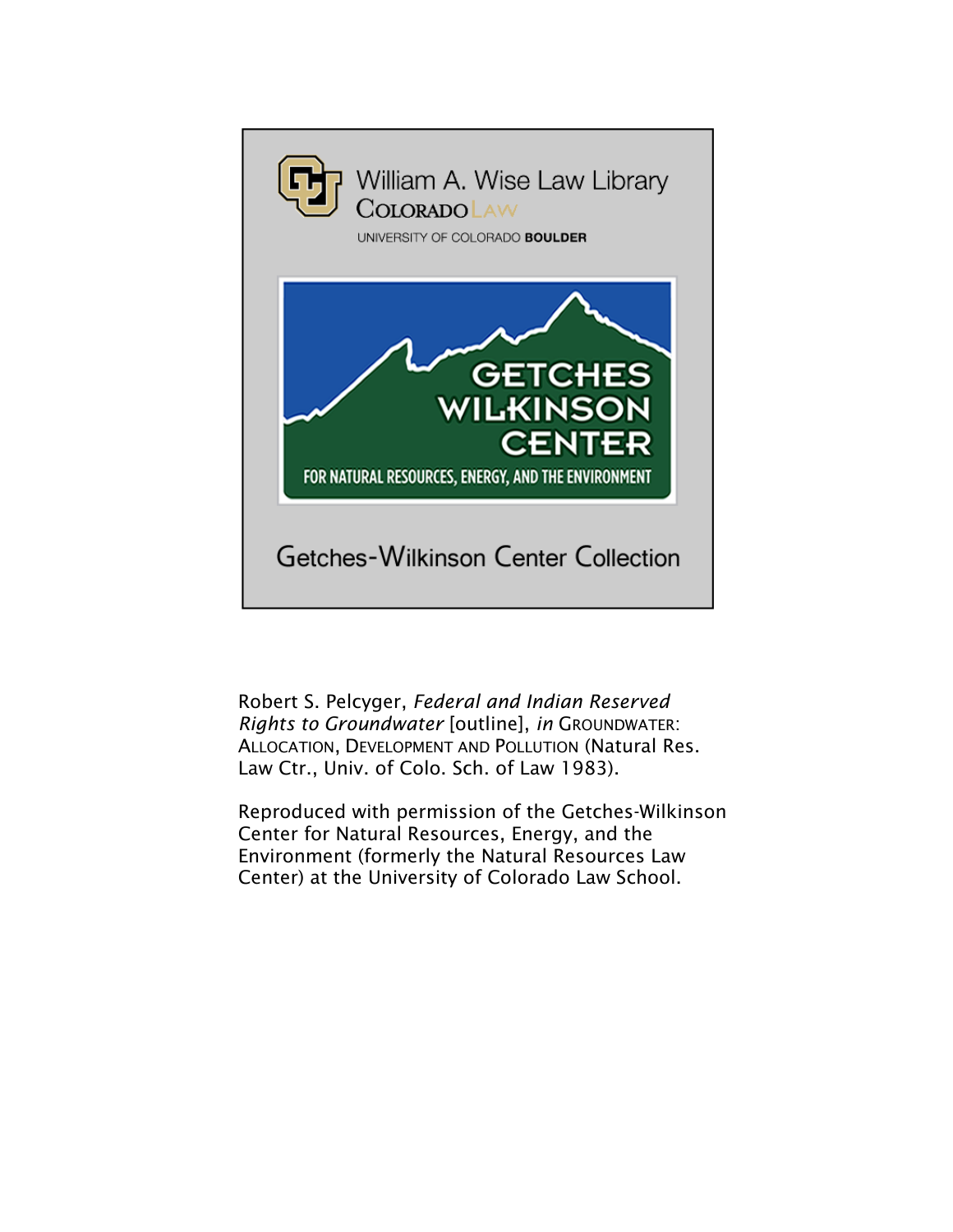### FEDERAL AND INDIAN RESERVED RIGHTS

r

 $\overline{a}$ 

 $\overline{ }$ 

TO GROUNDWATER

Robert S. Pelcyger Fredericks & Pelcyger Boulder, Colorado

 $\mathcal{A}$ 

Groundwater: Allocation - Development - Pollution

a short course sponsored by the Natural Resources Law Center University of Colorado School of Law June 6-9, 1983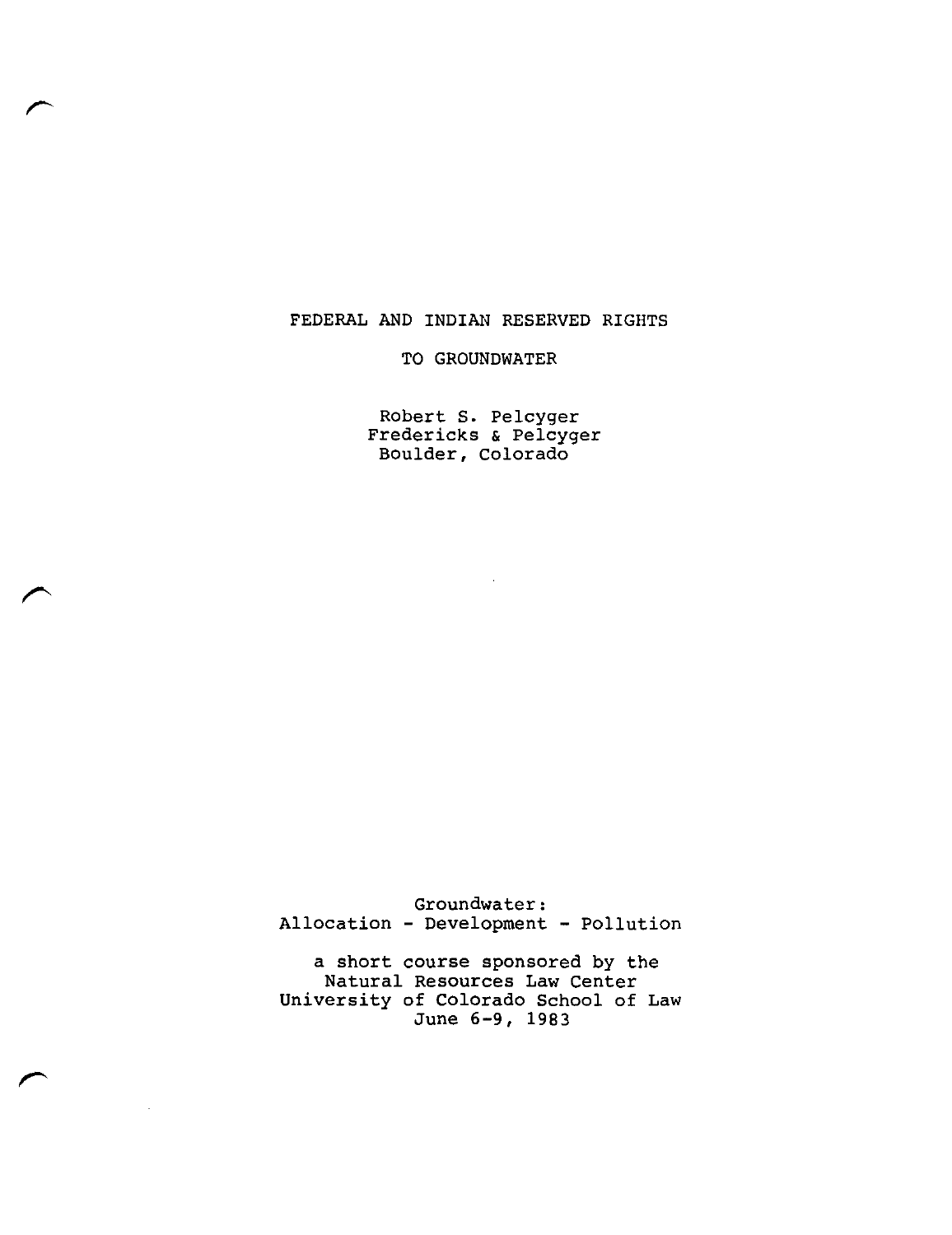$\label{eq:2.1} \frac{1}{\sqrt{2}}\int_{\mathbb{R}^3}\frac{1}{\sqrt{2}}\left(\frac{1}{\sqrt{2}}\right)^2\frac{1}{\sqrt{2}}\left(\frac{1}{\sqrt{2}}\right)^2\frac{1}{\sqrt{2}}\left(\frac{1}{\sqrt{2}}\right)^2\frac{1}{\sqrt{2}}\left(\frac{1}{\sqrt{2}}\right)^2\frac{1}{\sqrt{2}}\left(\frac{1}{\sqrt{2}}\right)^2\frac{1}{\sqrt{2}}\frac{1}{\sqrt{2}}\frac{1}{\sqrt{2}}\frac{1}{\sqrt{2}}\frac{1}{\sqrt{2}}\frac{1}{\sqrt{2}}$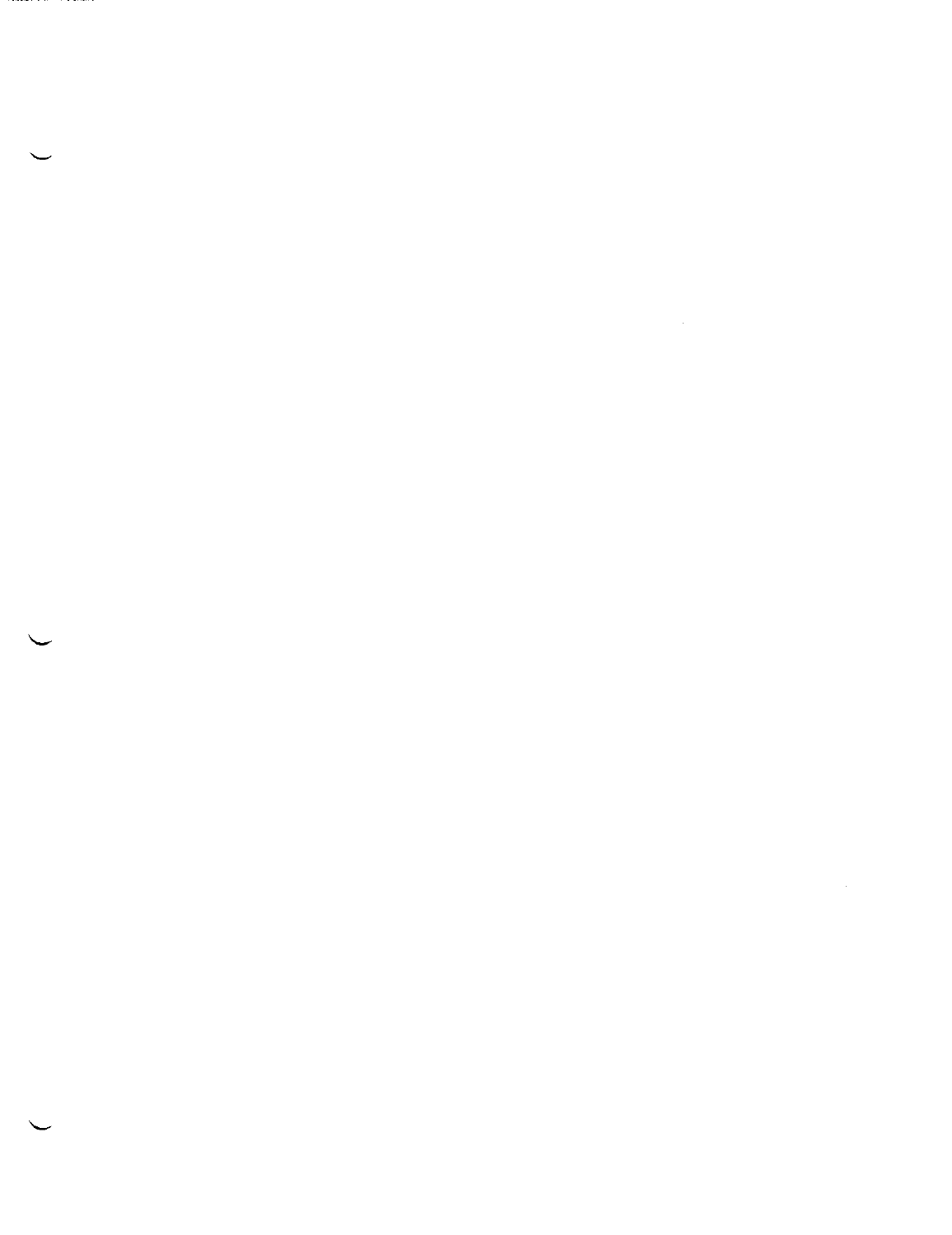Reserved Rights in General I.

#### Distinctive Characteristics A.

- Priority Date-date is no later than date  $1.$
- $2.$ Measure
- Principal Authorities:  $3.$ 
	- Winters v. United States,  $a.$

 $207 \text{ U.S. } 564 \text{ (}1908 \text{)}$ ;

- Arizona v. California, Applied Winter's  $\mathbf{b}$ . Doctrine to Reserva-373 U.S. 546, 595-601 Hons other than Tidian  $(1963);$ 
	- Cappaert v. United States, Water Rights  $C$ . re: endoroqued species : 426 U.S. 128 (1976);
	- United States v. New Mex- water Rights d. in National ico, 438 U.S. 696 (1978). Forests
- Doctrinal Basis **B**.
	- Indian Reserved Rights  $1.$
	- Federal Reserved Rights  $2.$
	- Principal Authorities:  $3.$ 
		- Statelaw does Morcester v. Georgia, 31 not capply to  $a.$ U.S. (6. Pet.) 515 (1832);
		- United States v. Rio  $b.$

Grande Dam & Irrig. Co.,

174 U.S. 690 (1899);

United States v. Winans,  $c.$ 198 U.S. 371 (1905);

Kleppe V. New Mexico State Law cipplies<br>to federal neservations<br>Other than Indian Reservations

 $-1-$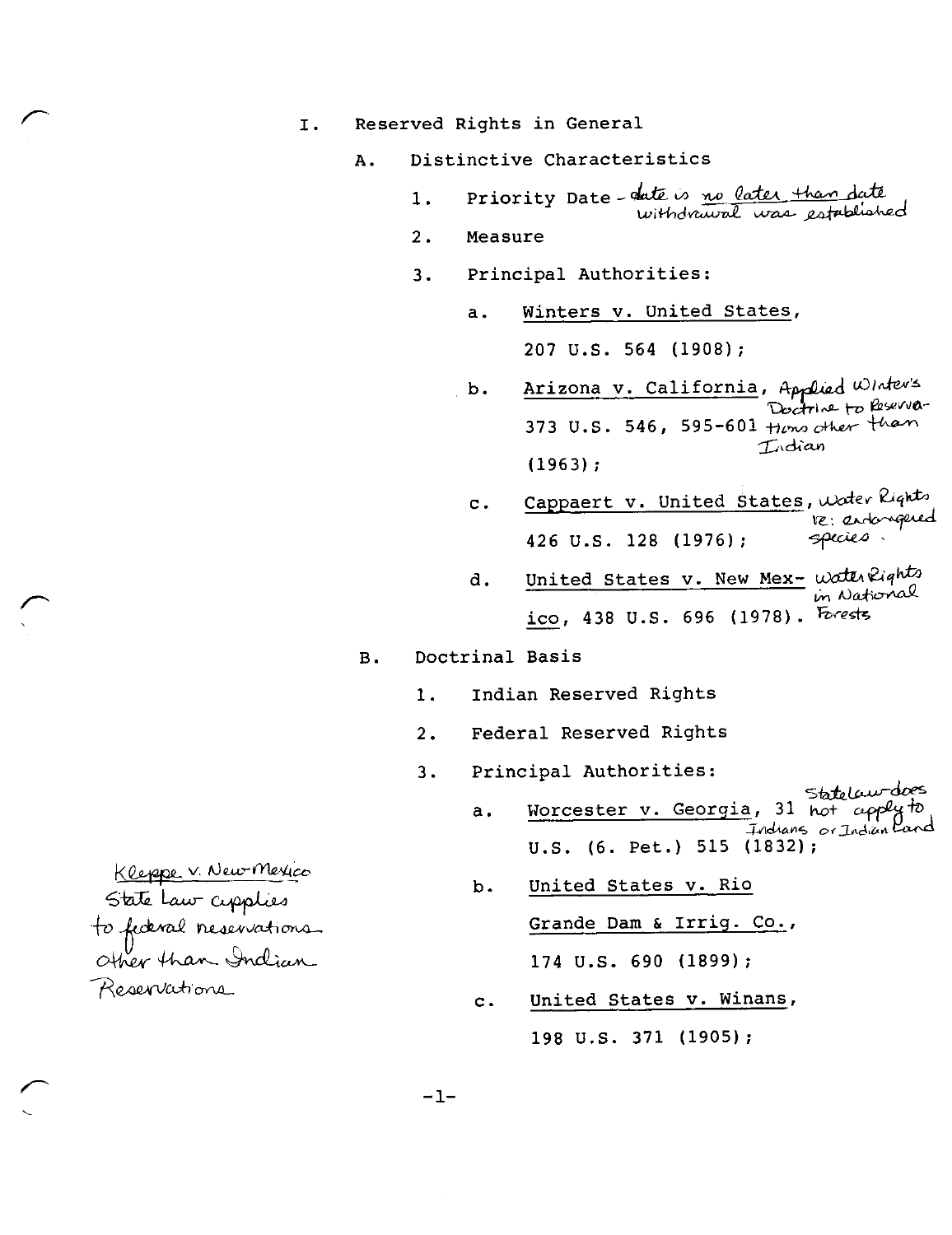- d. McClanahan v. Arizona Tax Comm'n, 411 U.S. 164 (1973);
- Bryan v. Itasca County, е. 426 U.S. 373 (1976);
- f. Kleppe v. New Mexico, see note p ) 426 U.S. 529 (1976);
- California v. United States, g. 438 U.S. 645 (1976);
- h. United States v. New Mexico, 438 U.S. 696 (1978);
- i. White Mountain Apache Tribe v. Bracker, 448 U.S. 136 (1980).

II. Reserved Rights to Groundwater

> The Cappaert case (United States v. Α.

> > Cappaert, 426 U.S. 128 (1976)

- What did it hold?  $1.$
- $2.$ Where does it lead?
- $3.$ Hydrologic connection between ground and surface waters

Dist Ct-Federal Gov+ **B.** Pre-Cappaert Lower Court Decisions not subject to State of Nevada ex rel. Sham-1. State procedures berger v. United States, 165 wells what getting permit F. Supp. 600 (D. Nev. 1958),  $Affd$ Result: fed gavit subject<br>to state substantive aff'd, 279 F.2d 699 (9th Cir. to Atace me vot<br>law they are vot<br>required to follow state Stancock v Cain 426 U.S. 127<br>and time proledure proceaux<br>unless clear congressional -2- Fed Dower Com. v. Oregon<br>FPC Case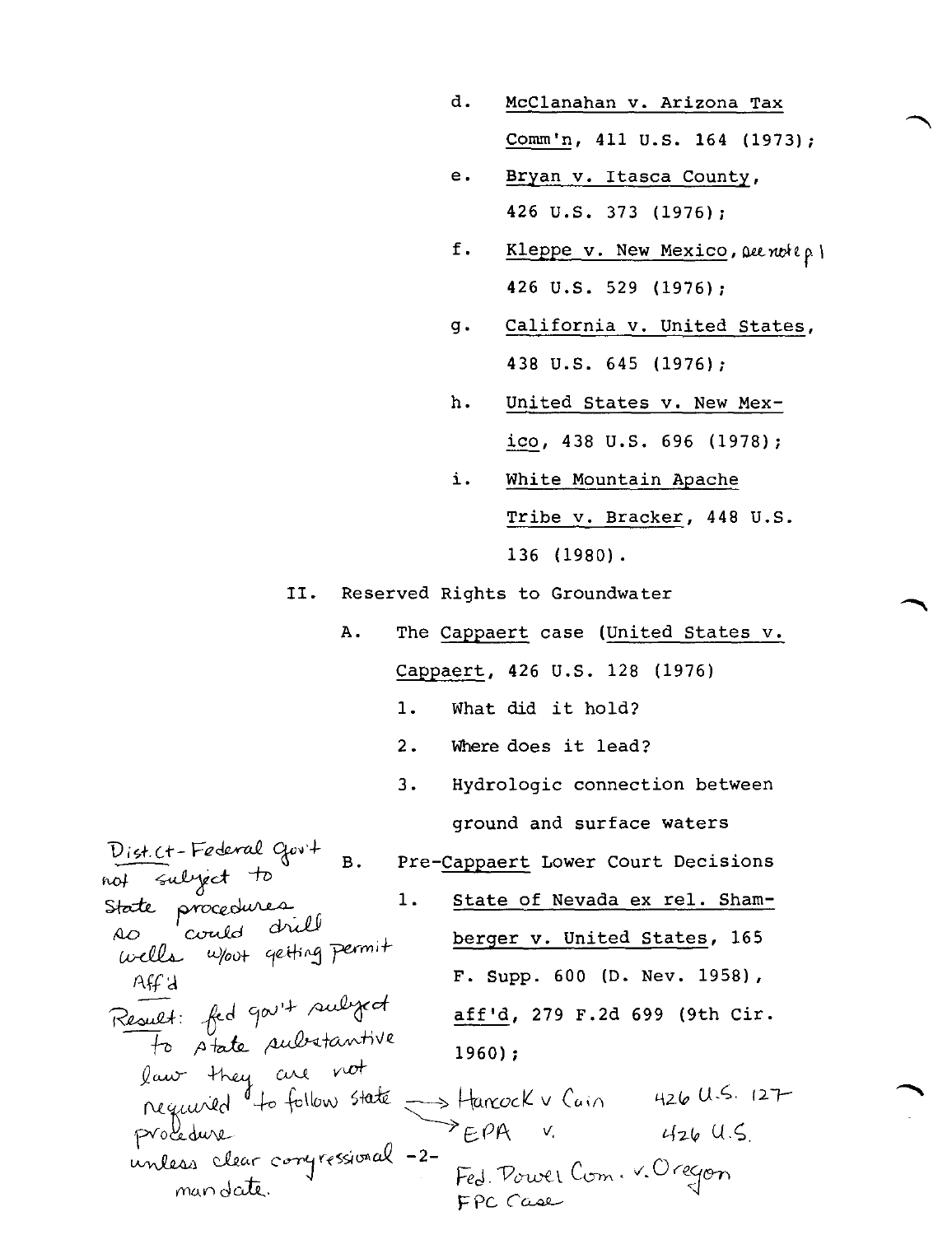- $2.$ Tweedy v. Texas Co., 286 Same principals apply to ground F. Supp. 383 (D. Mont. 1968); as surface
- United States v. Cappaert, 375 waters 3. F. Supp. 456 (D. Nev. 1974), aff'd, 508 F.2d 313 (9th Cir.  $1974$ .
- <u> 13, G HORN</u> Distat  $\mathbf{C}$ . Recent Post-Cappaert Decision -Groundwater Wyoming District Court's decision was owned by State, so Fed. in the Big Horn River Adjudication must apply to  $\Delta t$ ate +  $d$ catrine of prior approp. (May 10, 1983, not reported)
- applies only to<br>Congressional Treatment of Indian groundwater on D. Rights to Groundwater
	- 1. Ak-Chin legislation - 92 Stat. 409 (1978)
	- Papago legislation 96 Stat.excepted wells<br>leas than 35,000gpm 2. 1261, 1274 (1982)
- Ε. Summary and Conclusions
	- 1. Indian Reservations
	- $2.$ Federal Reservations
		- Primary-Secondary Distinction (see below)  $3.$
		- 4. See Meyers, "Federal Ground-

water Rights: A Note on Cappaert

v. United States," 13 Land &

Water L. Rev. 377 (1978)

Real question on Fed. Res. Rts - is groundwater necessary forthe Us remmersier meeded for primary purpose; y recondany purpose 1. same test as quantity (purpose of reservation) Water Qualit